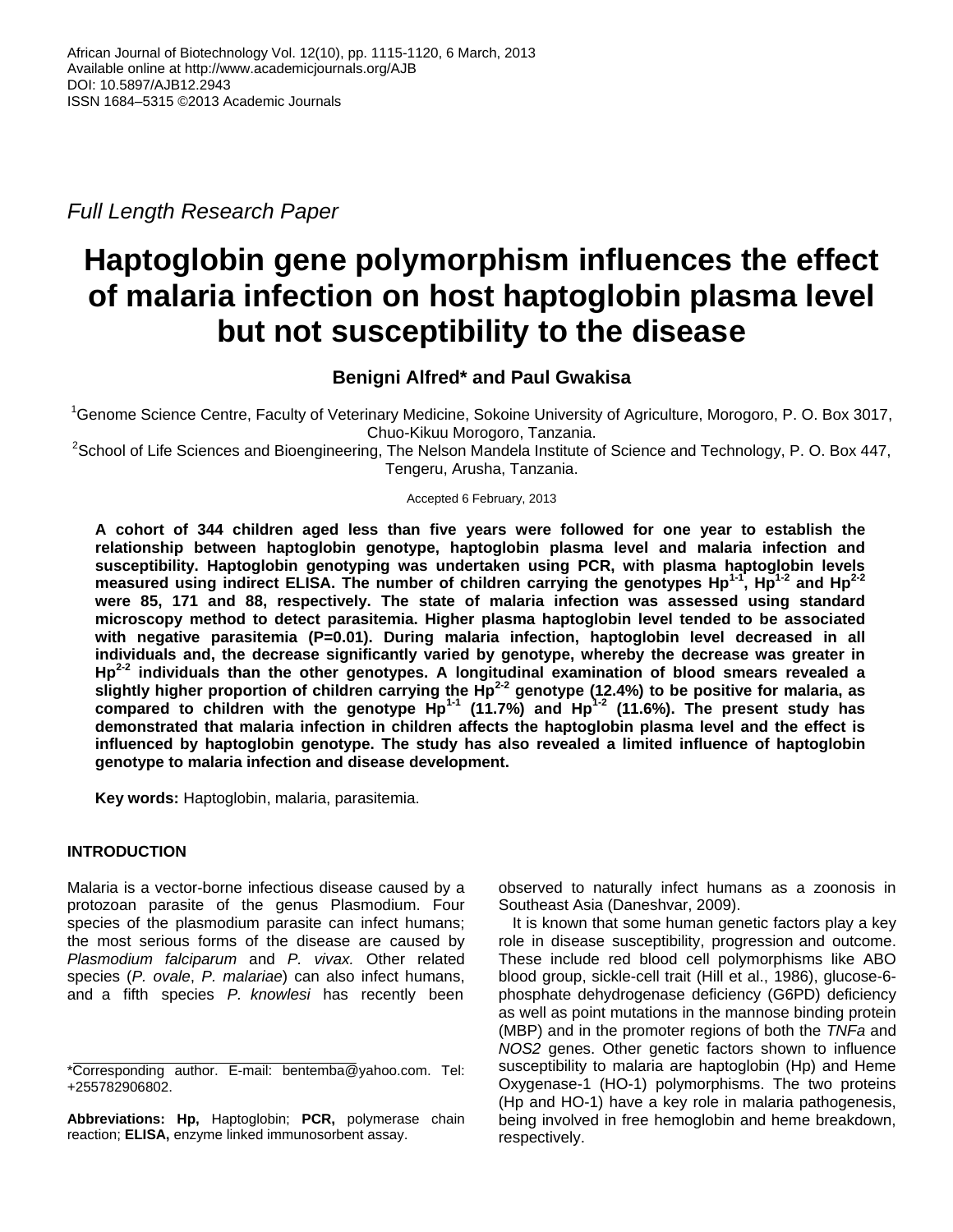Haptoglobin is an acute phase protein that binds haemoglobin released during the intravascular lysis of erythrocytes. Cell free plasma haemoglobin is a potent pro-oxidant and Haptoglobin is thought to be important in removing it from circulation. In humans, Hp is polymorphic with two co-dominant alleles, Hp<sup>1</sup> and Hp<sup>2</sup> encoded by a single gene on chromosome 16, resulting in three phenotypes  $Hp^{1-1}$ ,  $Hp^{1-2}$  and  $Hp^{2-2}$ . Hp polymorphisms have been associated with a variety of different functional capacities and outcomes (Langlois and Delanghe, 1996) including haemoglobin binding affinity (Okazaki and Nagai, 1997; Okazaki et al., 1997), markers of oxidant stress (Langlois and Delanghe, 2006; Asleh et al., 2005), iron delocalisation within monocytes (Langlois et al., 2004) and immune regulation (Arredouani et al., 2003). Moreover, Hp polymorphisms have been associated with a range of disease outcomes, including contradictory evidence for a protective effect of the Hp<sup>2</sup> allele against clinical malaria (Elagib et al., 1998; Quaye et al., 2000; Aucan et al., 2002; Minang et al., 2004; Bienzle et al., 2005; Atkinson et al., 2007).

This study was conducted in order to provide insights on the influence of haptoglobin gene polymorphism on malaria infection in children, and to evaluate the effects of malaria infection of the level of plasma haptoglobin level.

#### **MATERIALS AND METHODS**

#### **Study site**

The study was conducted in Morogoro, an eastern region of Tanzania. Samples were collected from two sites; Morogoro Regional hospital and Melela, a rural health centre located 50 km away from Morogoro Regional hospital.

#### **Sampling**

The study was conducted on a cohort design and was under an ongoing Mother Offspring Malaria Studies (MOMS) project studying malaria in pregnant mothers and children up to five years of age. Participants were recruited from mothers who attended the two health centres for maternity services. Mothers, who consent to participate after adequate sensitisation on the project objectives and possible benefits, were enrolled to the study for themselves (if pregnant) or for their babies. The mothers were scheduled to attend (with babies) after every four weeks for clinical check up and sampling at the project clinics. However, if a baby shows any sign of being sick, the mother was advised to take him/her to the clinic at any time. During clinic visits, any child diagnosed for any clinical condition is treated accordingly. For the purpose of this study, a cohort of 344 children was purposively selected. Children with not more than five years of age, with at least six months of follow up, and at least one positive malaria parasitemia record were selected.

#### **Sample analysis and data collection**

#### *Parasite detection*

Thick blood smears were stained with Giemsa for parasitological examination by microscopy. The parasites detected were scored against 200 white blood cells and the parasite densities calculated.

## *Haptoglobin genotyping*

Genomic DNA was extracted from peripheral blood (dry blood spots) using the QIAamp DNA blood mini kit as suggested by the supplier (Qiagen, USA). Genotyping was undertaken by amplifying the Haptoglobin gene by polymerase chain reaction (PCR) then separating the PCR products in 0.7% agarose gels. The PCR protocol was that used by Koch et al. (2002).

## *Quantification of plasma haptoglobin*

Plasma haptoglobin (Hp) levels were determined by an enzymelinked immunosorbent assay (ELISA) using 96-well plates coated with chicken anti-human Hp (GenWay, USA) as capture antibody and monoclonal anti-human Hp (GenWay, USA) as detection antibody. Immunoplates (Immulon, USA) were coated overnight at 4°C with the capture antibody diluted in coating buffer (0.05 M Carbonate-Bicarbonate, pH 9.6) to a final concentration of 5 µg/mL (100 µL/well). Wells were washed three times with 200 µL/well of wash buffer (0.05% Tween in PBS pH 7.4). Non fat dairy milk (1%) in PBS was used to block the wells (200 µL/well for 1 h at room temperature), followed by three washes as described above. Samples were diluted 1:1,000 in diluent (50 mM Tris, 0.14 M Nacl, 1% BSA, 0.05% Tween 20) and Hp standards (500 ng/mL, 250 ng/mL, 125 ng/mL, 62.5 ng/mL, 31.2 ng/mL, 15.6 ng/mL and 7.8 ng/mL) prepared using pooled Hp (GenWay) in diluent (50 mM Tris, 0.14 M Nacl, 1% BSA, 0.05% Tween 20). Aliquots of 100 µL of diluted samples and Hp standards were added to wells in duplicate, incubated for 1 h at room temperature and washed five times in washing buffer. Detection was undertaken by adding 100 µL of detection antibody in each well for 1 h diluted in the same diluent to a concentration of 0.025 µg/mL. This was followed by addition of chromogen enzyme substrate and incubation for 20 min. Optical densities were read at 405 nm using SOFTmax PRO spectrophotometer. A standard curve was plotted from which sample levels were extrapolated and multiplied by dilution factor, giving sample Hp concentrations.

#### **Statistical analysis**

Using StatView® package, chi-square tests were undertaken to assess the frequency distribution analysis. The association between malaria infection, haptoglobin genotype and plasma level were assessed using Kruskal-Wallis tests. Exclusions included subjects whose Hp levels could not be determined  $(n = 12)$  missing values ( $n = 8$ ) and outliers ( $n = 5$ ).

## **RESULTS**

## **Malaria status in relation to haptoglobin genotype**

Children were randomly recruited into the study at approximately one year of age (Table 1). Age comparison in the three genotypes was done by Kruskal-Wallis test and was found to be non-significant (*P=0.94*). 85 (24.5%) of the children carried the  $Hp^{1-1}$  genotype, whereas 88 children (25.5%) carried the  $Hp^{2-2}$  genotype and 171 children (50%) had the  $Hp^{1-2}$  genotype.

Malaria status was studied in relation to haptoglobin genotypes. Malaria status was defined by level of parasitemia or clinical characteristics. Individuals identified to be positive for malaria as detected by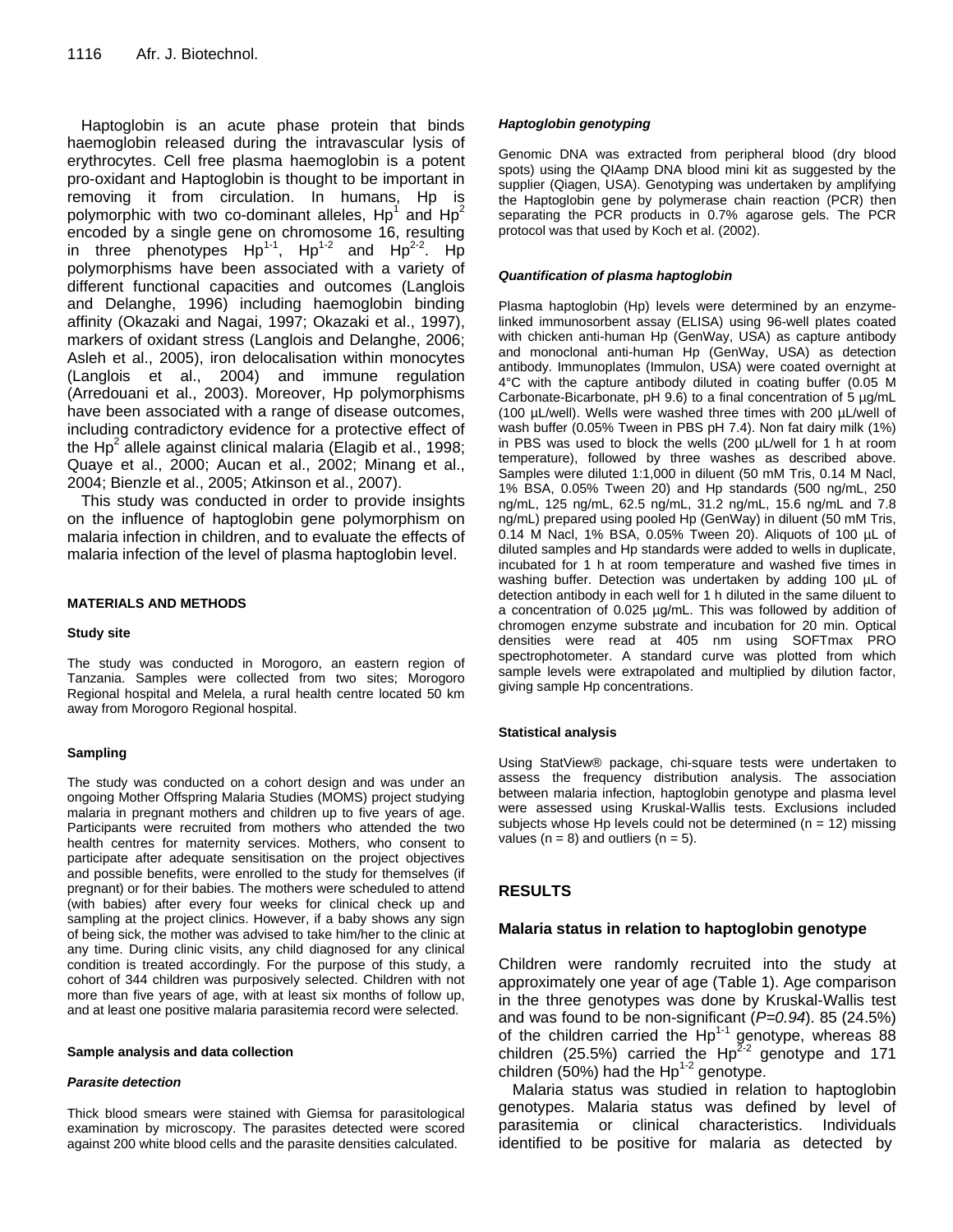**Table 1.** General characteristics of the study children. Age comparison in the three genotypes was done by Kruskal-Wallis test (*P=0.94*).

| <b>Parameter</b>                | $\text{Hp}^{1-1}$ | $\mathsf{Hp}^{1-2}$ | $Hp^{2-2}$ | P-value |  |
|---------------------------------|-------------------|---------------------|------------|---------|--|
| Number of children              | 85                | 171                 | 88         |         |  |
| Female count                    | 37                | 71                  | 39         |         |  |
| Male count                      | 48                | 100                 | 49         |         |  |
| Mean age at recruitment (years) | 1.03              | 1.07                | 1.05       | 0.94    |  |

**Table 2.** Comparison of Malaria status observations in relation to Haptoglobin genotypes.

|                       | Genotype          |                   |                   | <b>Kruskal-Wallis test</b> |
|-----------------------|-------------------|-------------------|-------------------|----------------------------|
| <b>Parameter</b>      | $\text{Hp}^{1-1}$ | $\text{Hp}^{1-2}$ | $\text{Hp}^{2-2}$ | P- value                   |
| Total slides          | 1.949             | 4.344             | 2.284             |                            |
| Negative observations | 1.721             | 3,839             | 2,000             |                            |
| Positive observations | 228               | 505               | 284               | 0.52                       |
| Asymptomatic          | 187               | 409               | 242               | 0.43                       |
| Symptomatic           | 41                | 96                | 42                | 0.74                       |

microscopy were further classified either as symptomatic or asymptomatic based on their clinical status at the time of sample collection. Symptoms considered included one or more among the following; fever (> 37°C), depression, vomiting, convulsions, pale mucous membranes, diarrhoea, signs of dehydration and any reported body aches. The distribution of positive, non-positive, symptomatic and asymptomatic observations across the three genotypes are presented in Table 2.

## **Parasitological characteristics of the patients**

A total of 8577 blood samples were collected during all clinic visits in this study. From each sample, a blood slide was prepared making an average of 24.9 slides per child. The number of blood slides examined per genotype were 1949 (Hp<sup>1-1</sup>), 4344 (Hp<sup>1-2</sup>) and 2284 (Hp<sup>2-2</sup>). Of all the slides examined microscopically, 1017 (11.9%) were positive giving an estimated average of 1 positive malaria parasitemia in every eight clinic visits. Comparison of the three haptoglobin genotypes showed no significant difference in the distribution of the positive slides  $(P =$  $(0.52)$ . The data showed that 228 (11.7%) slides from  $\text{Hp}^1$ <sup>-</sup> <sup>1</sup>children were positive for malaria parasitemia while 505  $(11.6%)$  and 284 (12.4%) were positive from Hp<sup>1-2</sup> and  $\mathsf{Hp}^{2-2}$  children, respectively.

## **Frequency of malaria positive observations**

The frequency of positive malaria parasitemia observations per child varied from 0 to 14. Out of the 344 study children, only three did not show any case of positive parasitemia for the whole study period. These children of which two of them were males and one female, were under inspection for 6, 16 and 17 months, respectively.

## **Clinical characteristics of the patients**

Out of the 1017 positive parasitemia cases, 179 (17.6%) were accompanied with malaria symptoms. The symptomatic cases were unevenly distributed among the three genotypes with 41 cases in  $Hp^{1-1}$ , 96 cases in  $Hp^{1-2}$ and  $\overline{42}$  cases in Hp<sup>2-2</sup>. When these cases were expressed over the total number of positive cases within each genotype, it was found that symptomatic cases were 18, 19, and 14.8% of all positive cases for genotypes Hp1<sup>-1</sup>, Hp<sup>1-2</sup> and Hp<sup>2-2</sup>, respectively (Figure 1).

## **Plasma haptoglobin level in relation to haptoglobin genotype and malaria**

The levels of plasma haptoglobin varied between individuals regardless of their malaria status or genotype. As shown in Table 3, mean plasma haptoglobin levels in malaria negative children were 180.7  $\mu$ g/ml in Hp<sup>1-1</sup> children, 203.9 µg/ml in Hp<sup>1-2</sup> individuals and 245.7 µg/ml in children carrying the  $Hp^{2-2}$  genotype. The haptoglobin levels in malaria negative individuals significantly varied between the three genotypes (P=0.03). The overall mean haptoglobin level across all genotypes was higher in malaria negative children (208.3 µg/ml) than malaria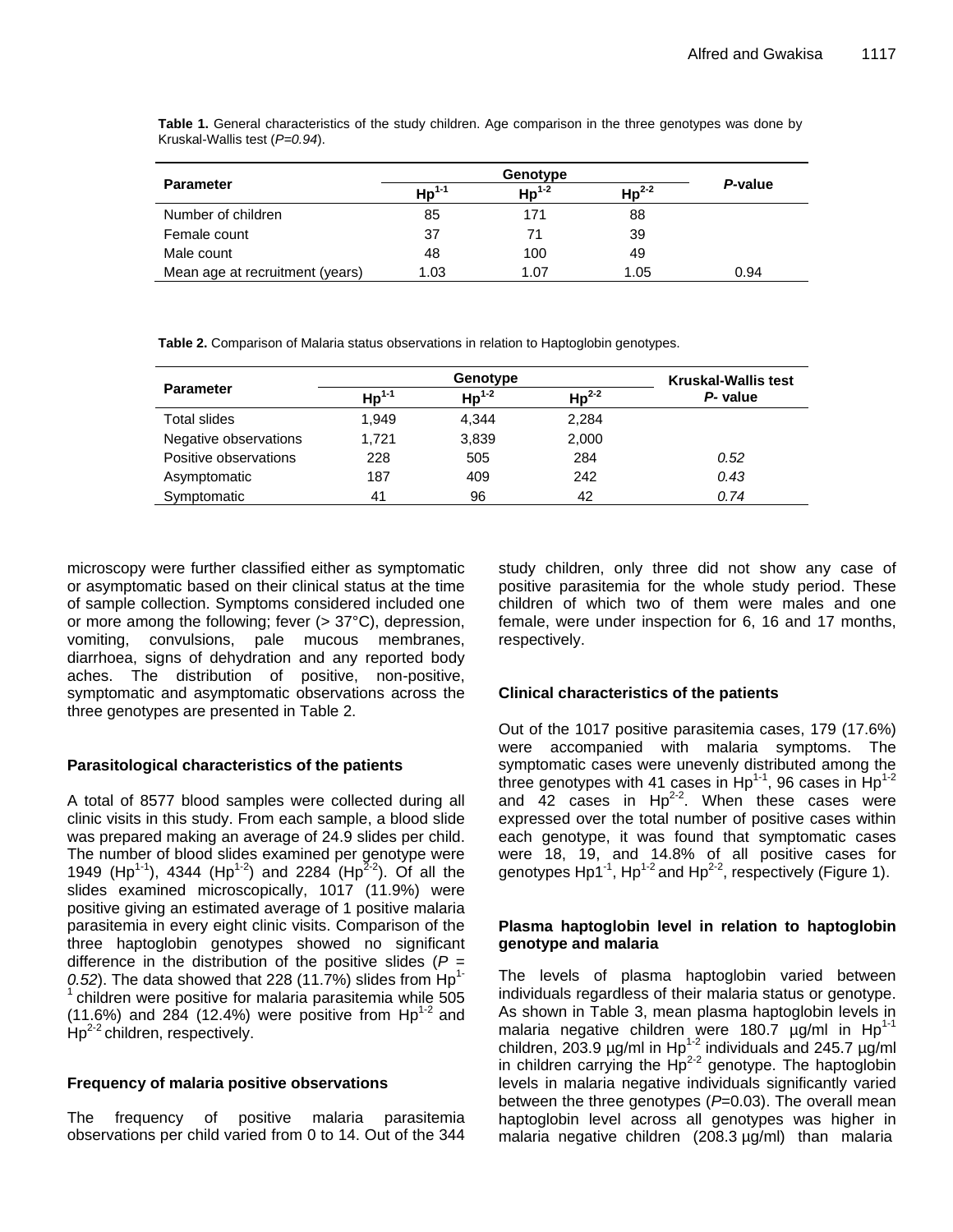

**Figure 1.** Percentage distribution of negative and positive blood slides in the three genotypes.

**Table 3.** Plasma haptoglobin levels and difference between positive and negative samples in the three Haptoglobin genotypes.

| <b>Parameter</b>                                                           | Mean plasma Hp level (µg/ml)<br>(range)   | Unpaired t-test against<br>$Hp^{2-2}p-value$ | <b>Kruskal-Wallis test</b><br>p-value |  |
|----------------------------------------------------------------------------|-------------------------------------------|----------------------------------------------|---------------------------------------|--|
| <b>Malaria negative</b>                                                    |                                           |                                              |                                       |  |
| $Hp1-1$                                                                    | 180.7 (29.4 - 496.9)                      | 0.01                                         |                                       |  |
| $Hp1-2$                                                                    | 203.9 (9.5 - 458.6)                       | 0.08                                         |                                       |  |
| $\text{Hp}^{2-2}$                                                          | 245.7 (35.6 - 491.2)                      |                                              | 0.03                                  |  |
| <b>Malaria positive</b>                                                    | 170.8 (10.6 - 474.9)                      | 0.15                                         |                                       |  |
| $\begin{array}{c}\nHp^{1-1} \\ Hp^{1-2}\n\end{array}$<br>$\text{Hp}^{2-2}$ | 167.5 (14.4 - 330.8)<br>133 (8.9 - 325.3) | 0.07                                         | 0.19                                  |  |

positive children (159.3 µg/ml) as indicated in Figure 2.

## **DISCUSSION**

The present study has documented for the first time in Tanzania the relationship between malaria prevalence and haptoglobin genotypes and its plasma level in children. All three haptoglobin genotypes were present in the Tanzanian population and their occurrence in the ratio 1:2:1 for  $\text{Hp}^{1-1}$ ,  $\text{Hp}^{1-2}$  and  $\text{Hp}^{2-2}$ , respectively further supports the influence of genetic and environmental factors on the distribution of haptoglobin phenotypes within populations (Atkinson et al., 2007).

In the present study, the haptoglobin genotypes were not shown to increase the risk of malaria parasitemia or development of the disease. The  $Hp^{2-2}$  genotype has been associated with 30% reduction in malaria episodes in the first two years of life but not protection as reported in several previous studies (Atkinson et al., 2007, Aucan et al., 2002; Bienzel et al., 2005). The protective effect of haptoglobin against malaria seems to be age dependent and this may suggest a role of the  $Hp^{2-2}$  genotype to accelerate acquisition of immunity against malaria as has been suggested with sickle cell trait (Williams et al., 2005; Atkinson et al., 2007). The influence of haptoglobin genotypes is not on malaria alone. It has been found that the  $HP<sup>1-1</sup>$  genotype is associated with significant protection against non-malarial febrile illnesses (Atkinson et al., 2007, McDermid and Prentice, 2006; Friis et al., 2003). Moreover, a child below two years of age may not benefit from the protective role of  $Hp^{2-2}$  genotype against malaria but the protective role of Hp<sup>1-1</sup> against febrile diseases. Accordingly, the findings of this study have indicated that the haptoglobin genotypes may not influence malaria infection in children, but may determine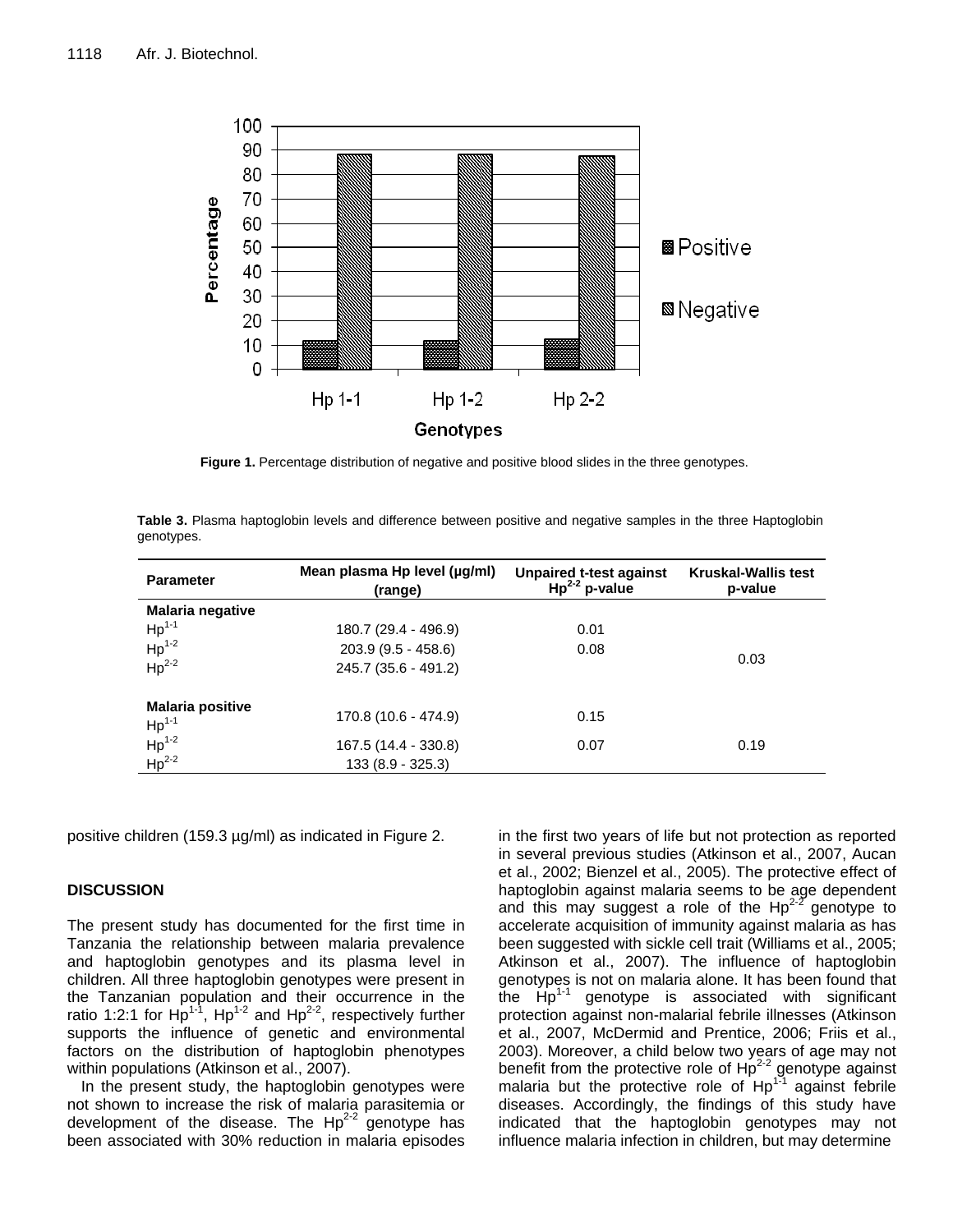

**Figure 2.** Relative difference in Plasma Hp level between malaria negative and malaria positive samples.

the fate of the infection in young children.

Interestingly, several previous studies have demonstrated that  $Hp^{2-2}$  genotype is associated with reduced susceptibility to malaria. In the study by Quaye et al. (2000), it was found that  $Hp^{2-2}$  phenotype was significantly less present in malaria patients as well as in complications of malaria disease. Elagib et al. (1998) conducted a similar study in Ghana with results suggesting that the  $Hp^H$  phenotype is associated with susceptibility to falciparum malaria and the development of severe complications. Atkinson et al. (2006) found in a study conducted in Kenya that  $Hp^{2-2}$  genotype was associated with reduced episodes of clinical malaria. However, the study by Bienzle et al. (2005) in northern Ghana found a limited influence of haptoglobin genotypes to malaria susceptibility. Summing from our own findings and those from other studies appear that the different haptoglobin genotypes may or may not influence reduced risk of malaria infection and development of the disease. The outcome of the relationship between haptoglobin genotypes and disease may be influenced by a multitude of disease determinants including age and environmental factors.

This study reveals a clear relationship between the level of plasma haptoglobin and malaria susceptibility,

whereas malaria parasitemia was associated with reduced plasma haptoglobin level. In malaria-endemic areas, low levels of haptoglobin reflect recent parasitemia and malaria-induced haemolysis, as well as transmission intensity (Trape et al., 1988). Similar results were found when a survey study was done to patients of vivax malaria in South Korea (Bahk et al., 2010). In this study, haptoglobin levels were further associated with haptoglobin genotype in interaction with malaria parasitemia. Interestingly, with negative parasitemia, haptoglobin levels were higher in  $Hp^{2-2}$  when compared to  $Hp^{1-1}$  and  $Hp^{1-2}$ . In contrast, haptoglobin levels were lowest in Hp<sup>2-2</sup>, followed by Hp<sup>1-2</sup> and Hp<sup>1-1</sup>, in the case of positive parasitemia. These findings are supported by the structural form of  $Hp^{1-2}$  and  $Hp^{2-2}$ , which are polymeric, whereas  $\text{Hp}^{1-1}$  is a dimer (Dobryszycka et al., 1997). This structural form and the ability to form disulfide bridges to other  $Hp^2$  molecules, leading to a wide range of oligomers explains the fact that at negative malaria parasitemia, haptoglobin level is higher in  $Hp^{2-2}$  when compared to  $\text{Hp}^{1-1}$  and  $\text{Hp}^{1-2}$ . As clearly shown in our study, haptoglobin level was reduced in malaria positive individuals, and the highest decrease was associated with  $Hp^{2-2}$  genotype. Level of haptoglobin is reduced by both chronic, low level parasitemia and possibly malaria